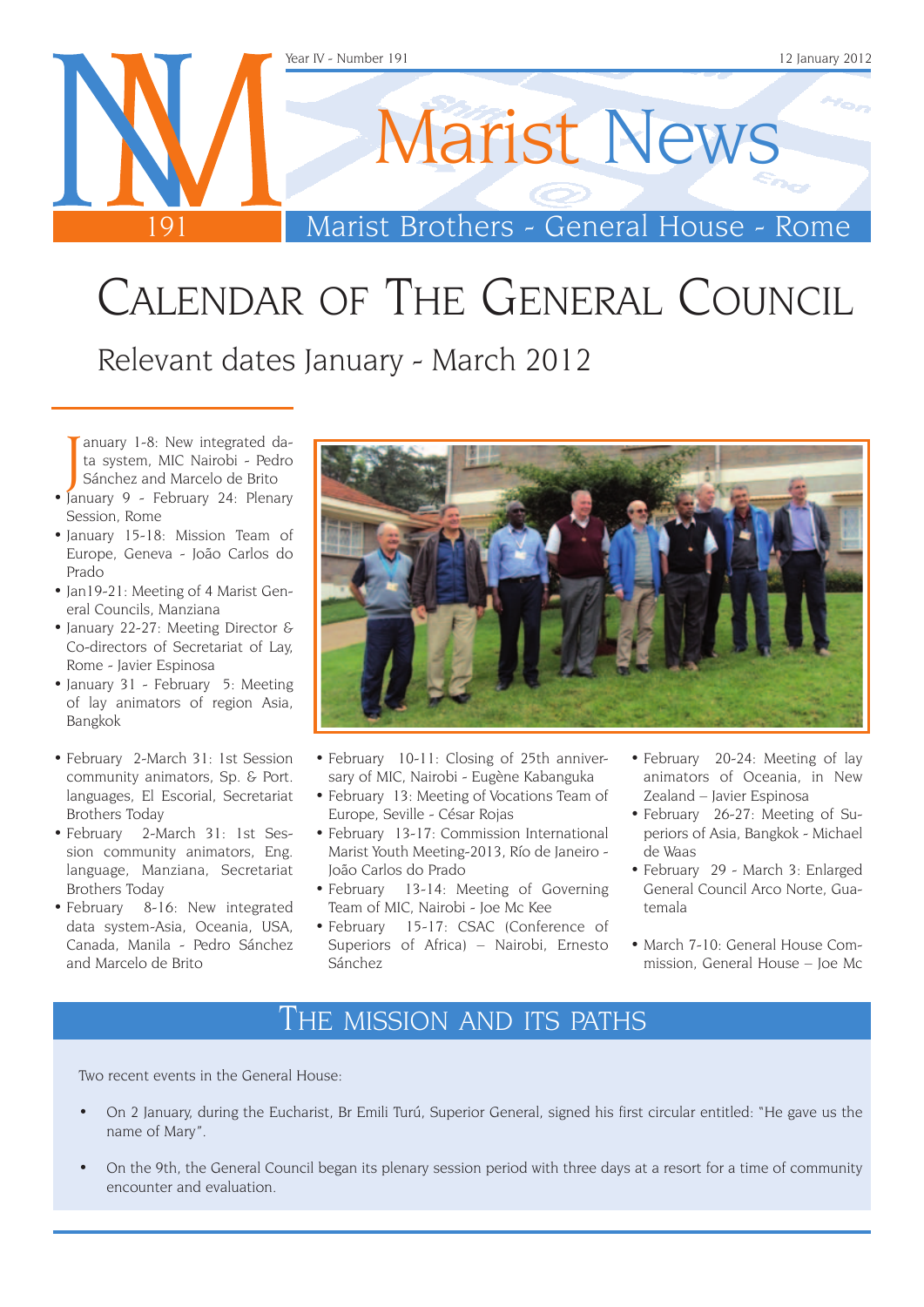Kee, Víctor Preciado, Toni Salat

- March 8-15: Session community animators, Hermitage - Secreariat Brothers Today
- March 12-16: International Mission Commission, Rome - John Klein, João Carlos do Prado
- March 17: Meeting of Marist Publishing Houses, Rome - John Klein, João Carlos do Prado
- March 18 -May 13: Visit to Southern Africa - Antonio Ramalho, Ernesto Sánchez
- March 21-29: International workshop on Protection of the Child, Rome – Emili Turú, John Klein and 4 Councillors
- March 24-26: Congress on the Identity of the Religious Brother. CLAR, Belém do Pará
- March 26-28: Marist meeting with the participants in the Congress, Belém do Pará
- March 26-30: Opening of PER-GAMUM, Alcalá de Henares, Spain - Josep María Soteras, Pedro Sánchez, Marcelo de Brito
- March 26-30: Regional meeting Asia on the MYM document, Philippines - João Carlos do Prado

 $\frac{1}{2}$ 

# 195th anniversary of the FOUNDATION OF THE INSTITUTE

We do not know the consequences of a "yes"

The celebration of the 195th an-<br>niversary of the foundation of<br>the Institute in the general house<br>involved the Brothers of the General he celebration of the 195th anniversary of the foundation of the Institute in the general house Council, the community, some visiting Brothers, a Sister of the Sacred Heart, a Chilean layman and the chaplains of the house. As Br Emili reminded us, "we are all here", as representing the whole range of the Marist charism and mission. The Mass was concelebrated by the four priests.

At the time for the homily, Br Superior General addressed us. First of all, he referred to our origins. It was Thursday, 2 January 1817. Not easy beginnings, commencing with the ages: Jean-Marie Granjon 23, Jean-Baptiste Audras 15, and Marcellin himself only 28. The house in La Valla, called "Bonnaire", sheltered the first brothers who dedicated themselves to prayer, manual work (making nails) and study: they learned to read and write. Their ignorance of religious life was equally great. Obviously, the perseverance rate was not high: only 50% of the first brothers persevered. And Br Emili reminded us that the very first, Jean-Marie Granion, did not leave the Institute, but was sent away.

"We never know the consequences of a yes", he continued. And he cited the Virgin Mary, Fr Champagnat, Br Nestor Quiceno, founder of Remar… No one imagines the consequences of a yes. He recalled to us the significance of the table of La Valla, expressing the gift God has given us through Saint Marcellin. He also referred to the Gospel of the Mass (Mt 18:1-6), an invitation to become like children and to welcome them as Jesus did.

Finally, Br Emili spoke to us of his first circular, the 412th in the tradition coming from Saint Marcellin. The term "circular" also refers to the round table, to communication between those who "belong to the same group". This was a very strong symbol at the last General Chapter, and it is still so today, a symbol of listening, of dialogue. He hopes that the circular will help us continue to build up a family, to maintain an open and constructive dialogue.

The Superior General gave a brief explanation of the circular, He gave us the name of Mary, and its principal parts: "What is happening to us?";

"Called to construct the Marial face of the Church"; "Three icons for a Church with a Maternal face": the Visitation, the Virgin in the apron, in attitude of service; Pentecost: fountain of the people of God; the Annunciation: beauty will save the world. The final part, "Mary, dawn of the new times", invites us to build a Church with a Marial face. We have examples of brothers, like Émile François, who died in Beijing in 2005, and brothers who have lived like him, in difficult situations, their vocation as a little brother of Mary. It was in memory of them that Br Emili gave us an image of Our Lady of China, the original of which is in the General House, a gift of one of the current leaders of the church in that great country. "May Mary remind us of those who have gone before us in the faith and encourage our commitment."

In conclusion, Br Emily symbolically signed his first circular. After the festive supper, the Brazilian couple Zoltan et Iracema Paulinyi, friends of Br Téofilo Minga, put on a concert for us with some pieces of classical and concert music (violin, viola and bassoon).

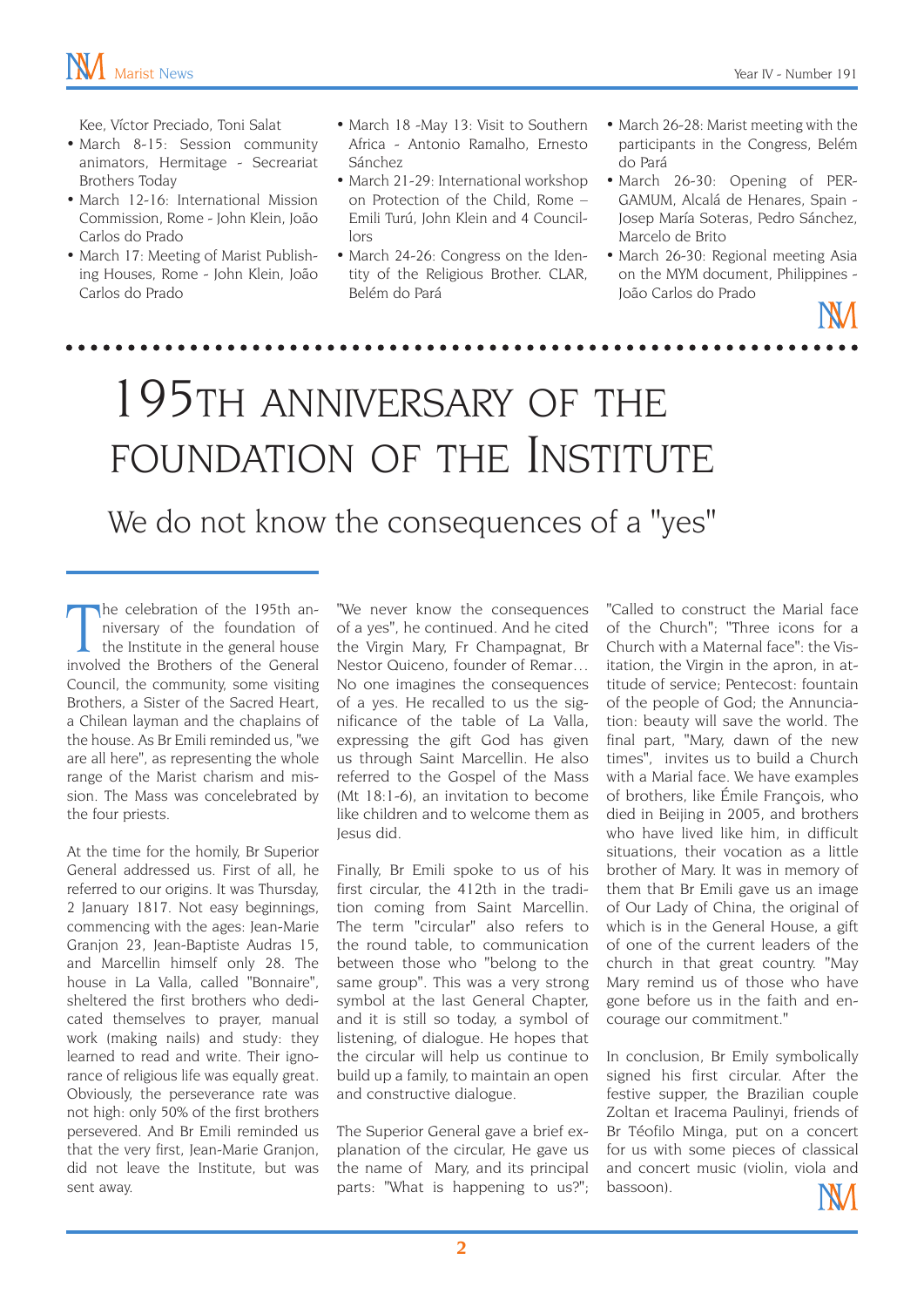## CENTENARY OF THE MARIST Brothers' Presence in Sri Lanka

Thanksgiving Eucharistic celebration

The Marist Brothers, their lay partners, teachers, students, old boys, parents and well wishers were present in large numbers for the he Marist Brothers, their lay partners, teachers, students, old boys, parents and well wishers Thanksgiving Eucharistic celebration held on Saturday the 10th of December 2011, in the Auditorium of Maris Stella College, Negombo, Sri Lanka.

His Eminence Malcolm Cardinal Ranjith, the Archbishop of Colombo, was the main celebrant, and Very.Rev Father Maxwel Silva, the bishop elect, and the Episcopal Vicar, Very Rev.Fr. Patrick Perera, along with two old boy priests of Maris Stella College concelebrated.

There was a large number of clergy, Religious Sisters and Brothers along with the lay faithful.

Very Rev. Brother Emili Turu, Superior General, Brother Michael De Waas General Councillor for Asia and Oceania, and Rev. Brother Shanti Liyanage, Provincial Superior of the South Asia, were also present on this occasion.

All the guests were welcomed by Rev. Brother Shanthi, and were accompanied to the auditorium in a colorful procession led by the Maris Stella College Western Band.

The altar and surroundings was very attractively decorated, with a large size painting of our Founder hanging in the background along with the logo of the centenary year.

During the homily, the Cardinal expressed appreciation for the apostolate carried out by the Marist Brothers in Sri Lanka. He emphasized the fact that the pioneer Marists sacrificed their lives and were buried in the mission



land in order to give life to the present generation of Marist Brothers. He further mentioned that moral values are being eroded specially among the youth today. After the 30 year conflict in Sri Lanka, the number of youth affected and led astray is a large one. He reminded the gathering of how Marcellin, the founder of the Marists, responded to the challenges of the French Revolution and engaged in an uphill task to educate the youth of his time. The Cardinal invited the brothers to play a major role in educating the youth, especially the underprivileged.

During the Holy Mass all the Brothers renewed their vows in the presence of Brother Emili.

After the Mass, there was a general assembly where Rev. Bro. Emili addressed the gathering. After his speech, he missioned the pioneer brothers (Nicholas,

Francis, Lazar and Riyas ) to the war affected areas in the North of Sri Lanka. When our first pioneers arrived in Sri Lanka in 1911, the then Brother Superior General, Very Rev. Brother Stratonique, had given them a picture of Our Lady Queen of Angels. A replica of this picture was given to the pioneers to the North by Brother Emili, assuring them of his prayers.

Then Brother Joseph Peiris was missioned to take charge of the Lay Marists of Sri Lanka.

There was also a very attractive power point presentation by Brother Chamara highlighting the major events that had taken place during the past 100 years in Sri Lanka.

This joyful ceremony ended with the lunch of fellowship and all dispersed happily.